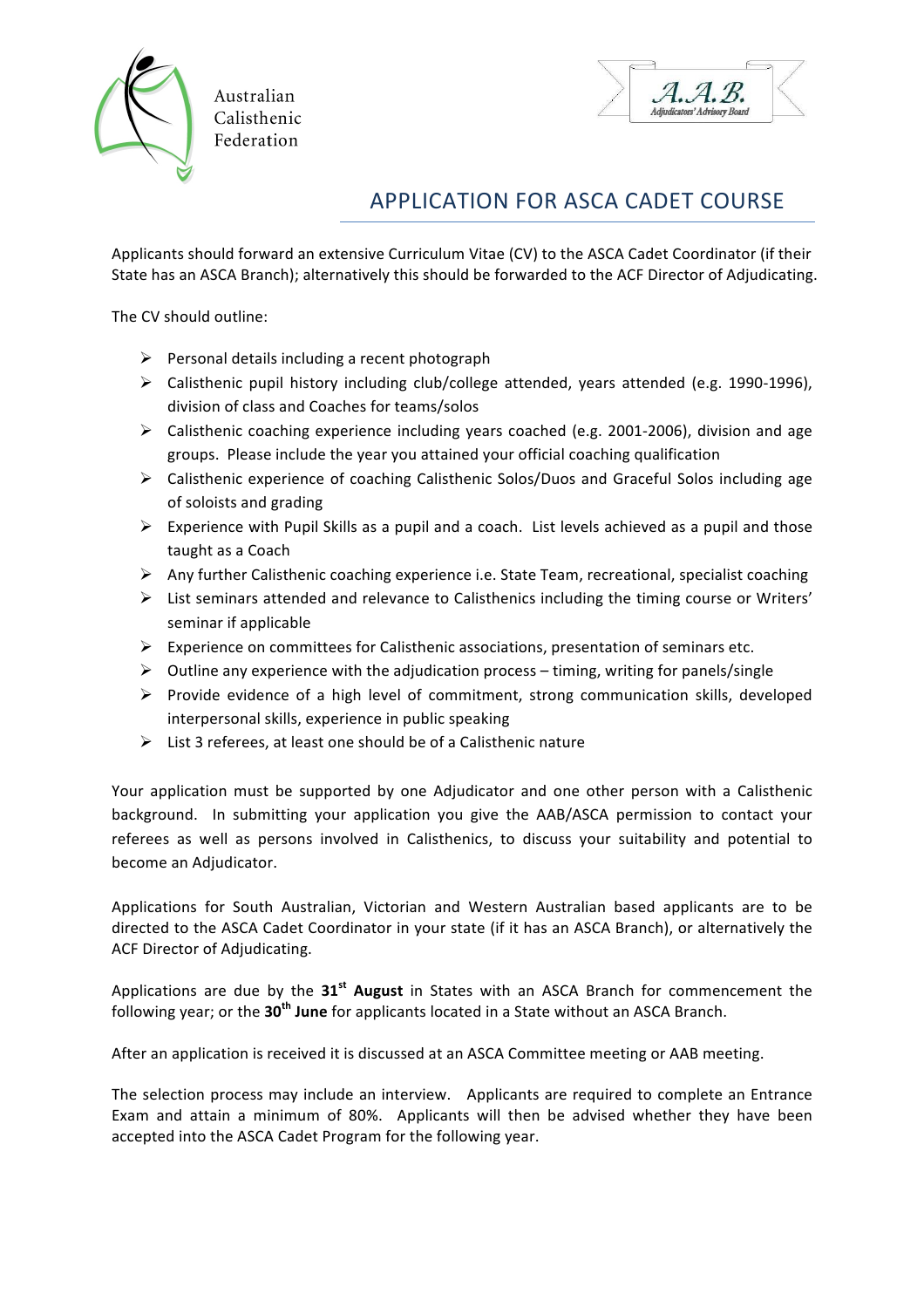The ASCA Cadet Course takes a minimum of 3 years to complete.

Listed below are the required Modules and training sessions undertaken in each Cadet year:

Year 1 TIMING (minimum 3 sessions) OBSERVATION (minimum 3 sessions) WRITING

| <b>Timing Experience</b>                |
|-----------------------------------------|
| Observation of the Adjudication Process |
| <b>Writing Experience</b>               |
| Review of Rules                         |
| <b>Banned and Dangerous Movements</b>   |
| Video Adjudication                      |
|                                         |

Year 2 WRITING SHADOW ADJUDICATION (minimum 3 sessions)

| Module 7 | Free Exercises - Interpretation of Mark Up |
|----------|--------------------------------------------|
| Module 8 | <b>Ballet Terminology and Technique</b>    |
| Module 9 | Video Adjudication - Fancy Items           |

Year 3 WRITING SHADOW ADJUDICATION (minimum 4 sessions) ADJUDICATION (2 sessions)

| Module 10 | Legal Liability and Risk Management |
|-----------|-------------------------------------|
| Module 11 | Jazz Dance in Calisthenics          |
| Module 12 | People Management                   |
| Module 13 | Video Adjudication                  |

A final examination is undertaken at the completion of the  $3^{rd}$  year. On the successful completion of the 3<sup>rd</sup> year exam, a report is presented to the ASCA Annual General Meeting.

During the 3 year period, it is expected that Cadets will attend ASCA General Meetings. There are 6 meetings held each year. Generally these meetings are on a Sunday except during the competition season when they may be held on a week night.

Seminars are conducted either before or after 4 of the ASCA meetings. These topics vary as determined by the AAB and the NOAS Accreditation Cycle.

Should you have any enquiries regarding the Cadet Program please contact the ASCA Cadet Coordinator in your state (if it has an ASCA branch), or alternatively please contact the ACF Director of Adjudicating.